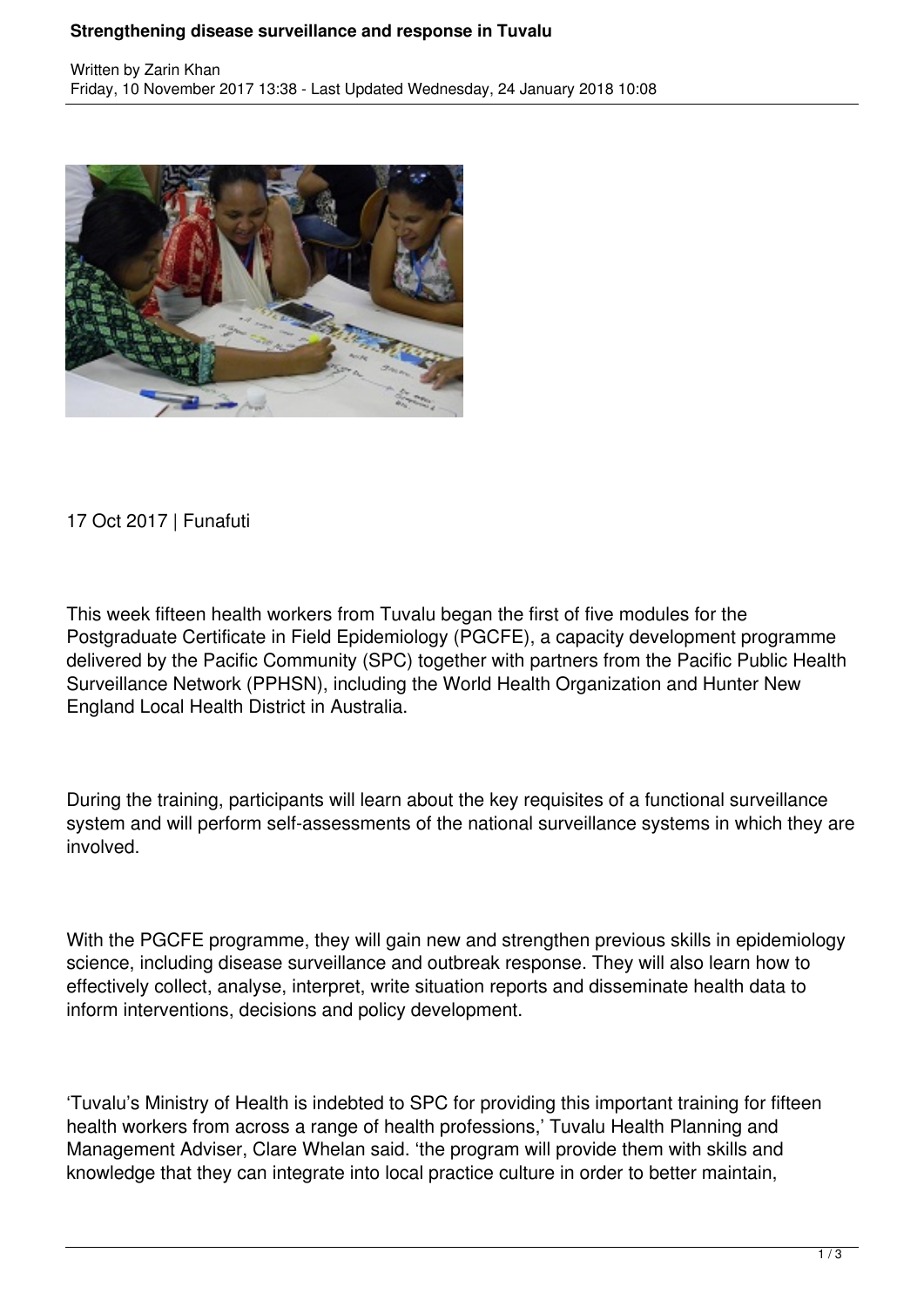## **Strengthening disease surveillance and response in Tuvalu**

Written by Zarin Khan Friday, 10 November 2017 13:38 - Last Updated Wednesday, 24 January 2018 10:08

strengthen and manage Tuvalu's national surveillance system.'

The group of Tuvalu health workers, all based at Princess Margaret Hospital, work in a variety of areas, including surveillance, statistics, health promotion, laboratory, environmental health and clinical services.

'This training is consistent with the Tuvalu Health Reform Strategy 2016-2019, which identified how the lack in quality data compilation and analysis frustrates health service reporting, planning, disease monitoring and surveillance. Development of minimum data sets for health service areas apart from the timely reporting and feedback to end users should be instituted", Mrs Whelan added.

SPC Team Leader of Surveillance, Operational Research and Response, Onofre Edwin Merilles Jr. said the training is designed to improve epidemiology and surveillance knowledge and strengthen practical and technical skills of health workers while contributing to the improvement of health systems by addressing health information improvement needs of the Ministry of Health.

'An added value of the PGCFE is that it is accredited by Fiji National University, thus health workers attending the training can become competent epidemiology technicians for the pacific region ", Mr. Merilles Jr. added.

The first module on outbreak investigation and management is taking place this week (16-20 October) in Funafuti. Modules on public health surveillance and epidemiology will be organised in November, thanks to the partnership of SPC with other PPHSN members and the financial support of the German Development Bank (KfW).

The PGCFE programme consists of five modules in total. The last two modules will be organised in Tuvalu in 2018.

Media contacts